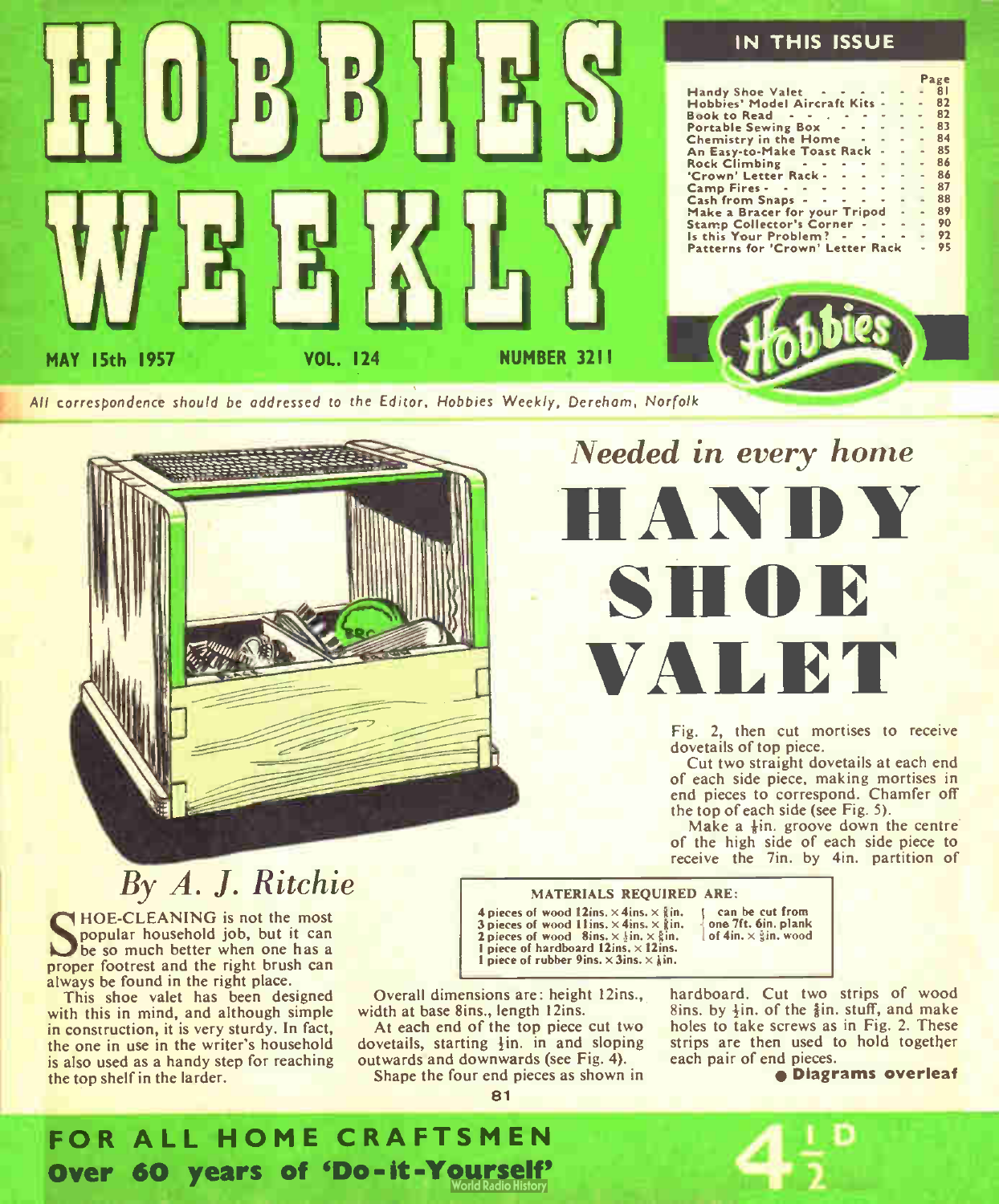## ASSEMBLING THE SHOE VALET

To assemble the shoe valet, secure the end pieces by the strips as described above, and fit the top piece dovetails into the end piece mortises. Drill holes through the dovetails and screw through down into the side pieces. This makes a strong heavy-duty joint. Before securing the side pieces, fit the partition across

**DO** H m ū ü m т Ē. œ m ōē m m ۵C m 77 m

the middle of the box and glue in place in the grooves of the side pieces. The dovetails in the side pieces can also be secured with screws.

Secure a piece of hardboard 8ins. by 12ins. to the base of the box with panel pins.

A strip of fluted rubber nailed to the top piece will prevent accidents if the valet is used as a step.

The whole thing can now be painted or stained to suit any colour-scheme. The colour of the polish and brushes can be written on the chamfered edges of the sides of the box.



#### HOBBIES' MODEL AIRCRAFT KITS

On the back page of this issue are detailed aircraft kits just introduced by Hobbies Ltd. which will keenly interest all modellers and those who follow the sport of model aircraft flying.

The designing of these three types was carried out by R. H. Warring, a well-known authority on the subject, and many exclusive features have been introduced. The easy-to-follow plans contained in the kits make it a simple job to ensure success with each model—be it glider, rubber duration or power.

Attractively boxed and competitively priced, these kits will solve many a gift problem and the connoisseur will welcome the designs, which are calculated to give top performance in their separate classes.

tion the handyman will need to make a professional looking job of all window leading, whatever the contemplated task, be it merely a panelled firescreen or all the windows of his house. A study of this book will give even the beginner the confidence to undertake any project in this field.

and, to meet the ever increasing demand of home decorators, this first text book on the subject has now appeared.<br>Profusely illustrated and written in lucid style it contains all the informa-

Published by the manufacturers of Decra-Led Window Leading Products (The R. North Western Lead Company Limited), Hyde, Cheshire—Price 2/6. (Obtainable from Hobbies branches and Hobbies Ltd., Dereham, Norfolk.)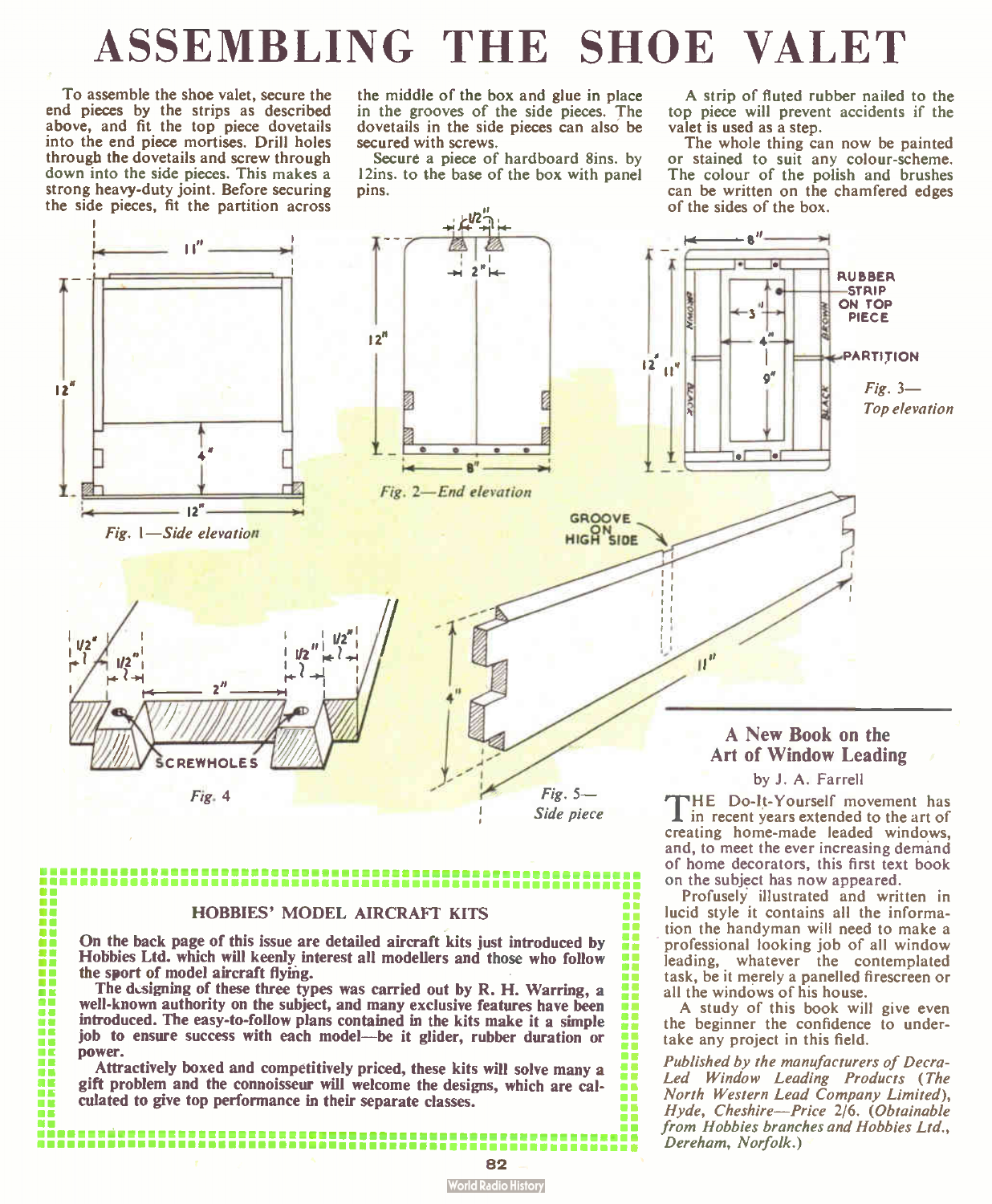### For a handyman's handy wife PORTABLE SEWING BOX





THIS sewing box is more portable<br>than the usual design for such an<br>item. It has carrying handles fitted<br>to each end which can readily be grasped HIS sewing box is more portable than the usual design for such an item. It has carrying handles fitted to lift the box and so carry it from room to room, as necessary.

Plywood about  $\frac{3}{2}$ in, thick is recommended as the material for the cabinet part. The base can be plain ply but veneer faced ply can be used for the sides and ends, if preferred.

The base is cut first, dead true and square, and the sides and ends assembled round it with glued up mitred corner joints. The side and end panels can be pinned through to the base for strength. If in doubt as to the strength of the glued corner joints, glue in quarterround section fillets.

The lid consists of a frame assembled from lin. by  $\frac{3}{8}$ in, strip, again with mitred corner joints. A rebate is planed on the inner edge of each frame piece, so that the ply top panel fits flush. Again by cutting this panel dead square and true to size it will assist in lining up the frame perfectly true when glued in place. Lid and cabinet are then mounted with conventional hinges, as shown in the drawings. When so assembled, the whole box should be rubbed down perfectly smooth all over with glasspaper and the sharp edges slightly rounded off.

The four legs are 18in. lengths of  $\frac{3}{2}$ in. or  $\frac{7}{8}$ in. by  $\frac{1}{2}$ in. strip, attached to the ends of the cabinet with woodscrews but separated from the cabinet with circular spacers. The latter should be about 1in. diameter and  $\frac{1}{2}$ in. thick. They may be cut from ply or sliced off a



length of broomstick. The handles which secure to the tops of the legs are 4ins. by 1in. by  $\frac{1}{2}$ in., well chamfered on the outer edges and all sharp edges rounded off with glasspaper.

It is suggested that the legs be assembled temporarily over a flat surface, spaced 12ins. apart at the bottom and touching at the top and the correct chamfer at each end then marked and cut.

Drill the handles and spacers to take the fastening screws, finish smooth and fill the grain, then enamel them black. Fill, stain and polish the cabinet and legs individually before finally assembling all the components.

The legs are assembled to the cabinet ends with  $l\ddagger$ in. woodscrews, drawing the screw heads down flush with the wood. Do not drive too far home, otherwise the points of the screws may emerge inside the cabinet. Should this happen, however, the points should be trimmed off flush with a file. A similar length of screw should be used for fastening the handles to the tops of the legs (two screws for each handle), locating in drilled holes to reduce the risk of splitting the legs. All these joints should be glued as well as screwed, but use only the minimum of glue to avoid smearing the finished wood surfaces as<br>the joints are tightened up.  $(R.H.W.)$ the joints are tightened up.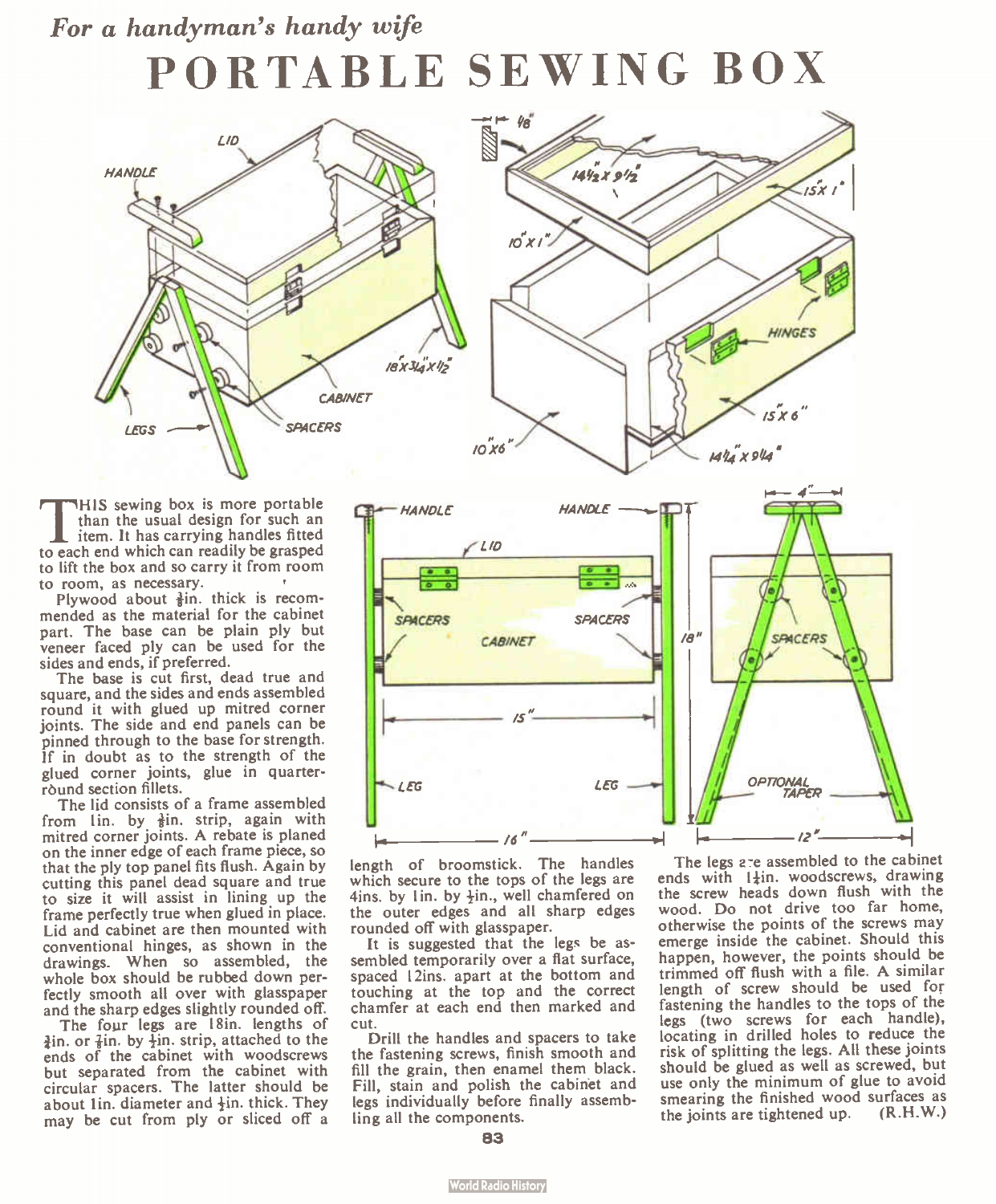

EXPERIMENTS with gold sound<br>haboratory. If you have a broken<br>gold fountain pen nib, this need not be XPERIMENTS with gold sound beyond the resources of the home laboratory. If you have a broken so. By using a few drops of a gold solution on a watch glass for each experiment, many of the reactions of gold may be seen for oneself.



Fig. I— Dissolving gold in aqua regia

First scrub the nib clean with warm water. The gold must now be dissolved from the nib. Gold is one of the so-called noble metals, because unlike most metals the ordinary acids will not attack' it. Hence we must use aqua regia, which, appropriately enough, means 'royal water'. To make aqua regia, mix 3 volumes of strong hydrochloric acid with 1 volume of strong nitric acid. As these acids are corrosive to the skin, flush off with water any coming in contact with your fingers. You will need about 12 c.c. of aqua regia.

Put the nib in a test tube, pour on 4 c.c. of aqua regia and set the tube in a beaker of boiling water, as shown in Fig. I. The liquid soon becomes greenish yellow. The greenish tinge is due to copper being present in the gold alloy used for the nib. A solution of unalloyed gold in aqua regia is pure yellow. We shall see how to separate the two metals later.

When the colour does not seem to deepen further, pour off the solution into another test tube, and repeat the operation with another 4 c.c. of aqua

regia. On the third treatment with aqua regia the solution is usually only pale yellow and the nib residue may then be thrown away.

Filter the combined solution from the second test tube, and run a little water through the filter paper to remove gold solution which has been absorbed by it.



Fig. 2—Preparing mercury in the wet way

Making Metals Part 2

An immediate brown precipitate of metallic gold powder separates. Leave the mixture overnight and then wash the gold by decantation several times with warm water. Filter it off and dry paper and gold in the oven. If you rub the brown powder with your finger nail or a glass rod, it at once shows the gleam of gold..

For trying out its reactions, gold is suitably employed in the form of a solution of gold chloride. To make this, place the gold powder in a small evaporating basin on a water-bath and 'add aqua regia a few drops at a time until enough has been added to dissolve all the metal. Evaporate the solution to dryness on the water-bath and dissolve the yellow residue of gold chloride in 5 c.c. of water. Filter from any yel lowishwhite insoluble matter and run 5 c.c. of water through the filter. The combined filtrate is a dilute solution of gold chloride and may be bottled for use.

You have only to dip a penknife blade in copper sulphate solution to see how copper may be isolated from its salts. The copper is precipitated on the iron and is then washed off and melted into ingots. The water which occurs in copper mines often contains much dissolved copper and the metal is recovered in the same way.

In the laboratory, zinc is a better



Fig. 3— The magic tree

Evaporate the filtrate to dryness on the water-bath. Dissolve the residue in a little water, filter from any insoluble matter, once again run a little water through filter paper to remove adhering gold solution and evaporate the combined filtrate to about 5 c.c. on the waterbath. To this liquid add a cold solution of 2 grams ferrous sulphate in4c.c. of water. metal to use for the precipitation. A zinc rod left in copper sulphate solution quickly receives a crumbly coating of copper which you can purify by washing with water and drying.

Copper powder is sometimes needed for experiments. An easy way to prepare it is to make a solution of sodium hypophosphite and add some to copper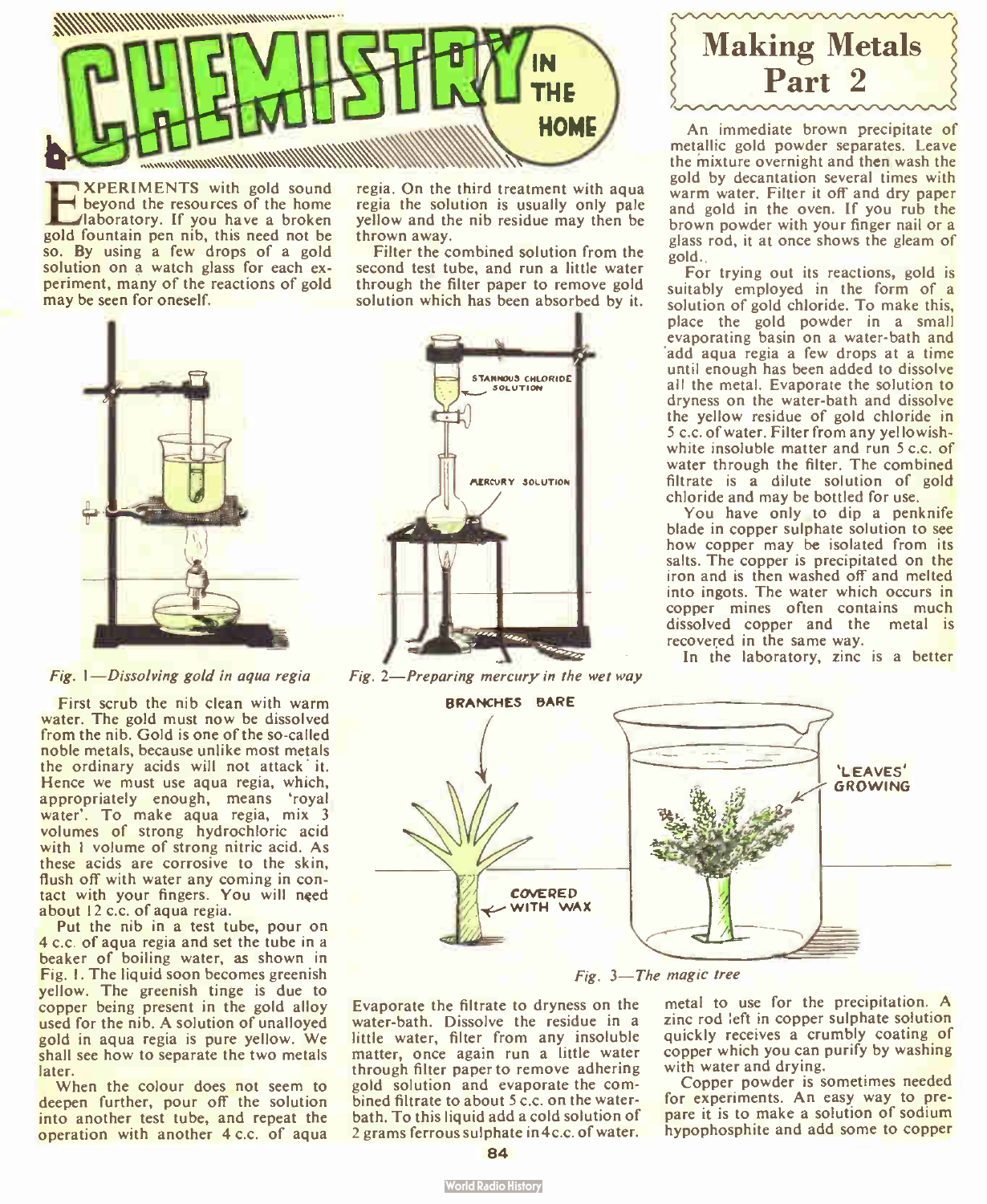sulphate solution. On warming, redbrown copper hydride is precipitated, but if the temperature rises above 80 degrees centigrade this splits up and forms copper powder. Therefore by boiling the mixture the copper is obtained in powder form. This should be well washed till free of adhering sodium sulphate, which is also formed in the reaction solution. To ascertain this, test each wash water with lead acetate solution; when no white precipitate of lead sulphate is formed, the washing may be stopped and the powder dried for stock.

Finely divided metallic lead is easily made by clamping a zinc rod in a solution of 10 grams of lead acetate in 200 c.c. of water. The zinc blackens at once owing to deposition of lead and when, after a few days, no more forms, detach it from the zinc, wash well with water and dry it on a porous brick.

Mercury may be separated from its compounds in various ways. Perhaps the most convenient in the laboratory is to reduce it from solutions of its salts by means of stannous chloride solution. In a small flask place a solution of either mercurous nitrate or mercuric chloride (caution, both are poisonous if swallowed, so be sure to wash your hands before eating anything) and add a little

stannous chloride solution — preferably from a tap funnel, as shown in Fig. 2 and warm the mixture.

A white precipitate of mercurous chloride (calomel) appears. To the warm liquid continue adding stannous chloride a few drops at a time. The white mercurous chloride gradually turns grey. When it deepens no more, stop adding stannous chloride. The grey precipitate consists of metallic mercury in a finely divided form. Wash it several times by decantation, and drain off as much as possible of the wash water. The finely divided metal may now be made to aggregate into a globule by adding enough strong hydrochloric acid to cover it and warming. Wash again by decantation and pour the mercury into a filter and leave it to dry there.

#### Making silver

Silver can be made directly from silver nitrate solution, either by the now familiar method of dipping a zinc rod in it, when it is deposited on the zinc, or by precipitating it by means of formaldehyde (formalin). To try out the second method, add clear household ammonia to silver nitrate solution until the precipitate which first forms redissolves. Add about an equal volume of formaldehyde and place the vessel in a boiling water-bath.

The silver is precipitated as a greyblack powder and if the vessel is chemically clean a mirror-like film also lines the vessel walls. Push a  $\frac{1}{2}$ in, length of rubber tubing on to the end of a glass rod and rub the silver off the walls, filter off the metal, wash it well with water and allow it to dry.

By clamping a zinc rod in stannous chloride solution, crystals of metallic tin begin to form at once on the zinc. These crystals are, indeed, a beautiful sight, being brilliant and silvery. Later, the deposit is apt to become dull and powdery. After about six hours, the tin may be detached from the zinc, washed in a filter until the wash waters are no longer acid to litmus and then dried in a warm place.

This experiment can be varied so as to give the family a few hours interesting entertainment. Cut a sheet of zinc so that it looks roughly like a barebranched tree, cover the trunk with a thin layer of wax and stand it in a beaker of stannous chloride solution as shown in Fig. 3. The branches quickly grow 'leaves' of metallic tin, the effect being most spectacular and convincing. Since the trunk is covered with wax, no solution can react with it, and it thus remains, as it should, bare.

## An Easy-to-make Toast Rack



NY close-grained hardwood can be used to make this attractive toast rack; beech or sycamore are ideal. For the base and handle you will need a piece of wood I lins. long,  $3\frac{1}{2}$ ins. wide, and  $\frac{1}{2}$ in. thick.

Plane up the wood carefully with a smoothing plane, finishing it to 3ins. wide and  $\frac{1}{2}$ in. thick. Then mark out as shown in Fig. I. The groove in the base is centrally placed. Gauge the depth of the groove to  $\frac{1}{3}$ in. Saw on the waste side of the lines, and remove waste with chisel.

Now saw the wood into the two parts required, and mark the shaping on the base (Fig. 2). The waste can be removed with the smoothing plane, working in the directions indicated by the arrows.The shaping on the handle is the same as that on each half of the base.

The positions of the holes for the cane are marked in the following way; draw lines parallel with the sloping sides of the base, and  $\frac{1}{2}$ in. away from them. Starting from the groove, measure off along these lines  $1\frac{1}{2}$ ins., and then a further  $1\frac{1}{2}$ ins. These points mark the positions of the holes, which are drilled vertically with a  $\frac{3}{16}$  in. drill.

Clean up the pieces of wood with a finely-set smoothing plane, and finish with glasspaper. Remember that, if a thick shaving is removed from the handle, the fit of the joint will be spoiled. Glue in the handle, and remove any surplus glue when it is dry. The joint can be strengthened, if necessary, by driving in three Iin. panel pins from the underside.

From a length of No. <sup>15</sup> cane, cut two 6in. pieces, and two 7in. pieces. Soak these in clean water for ten minutes or so to make them pliable, then push the ends into the holes. When the lengths of cane have dried out, remove them from the holes and put a dab of glue on the ends before replacing<br>them. (K.B.)

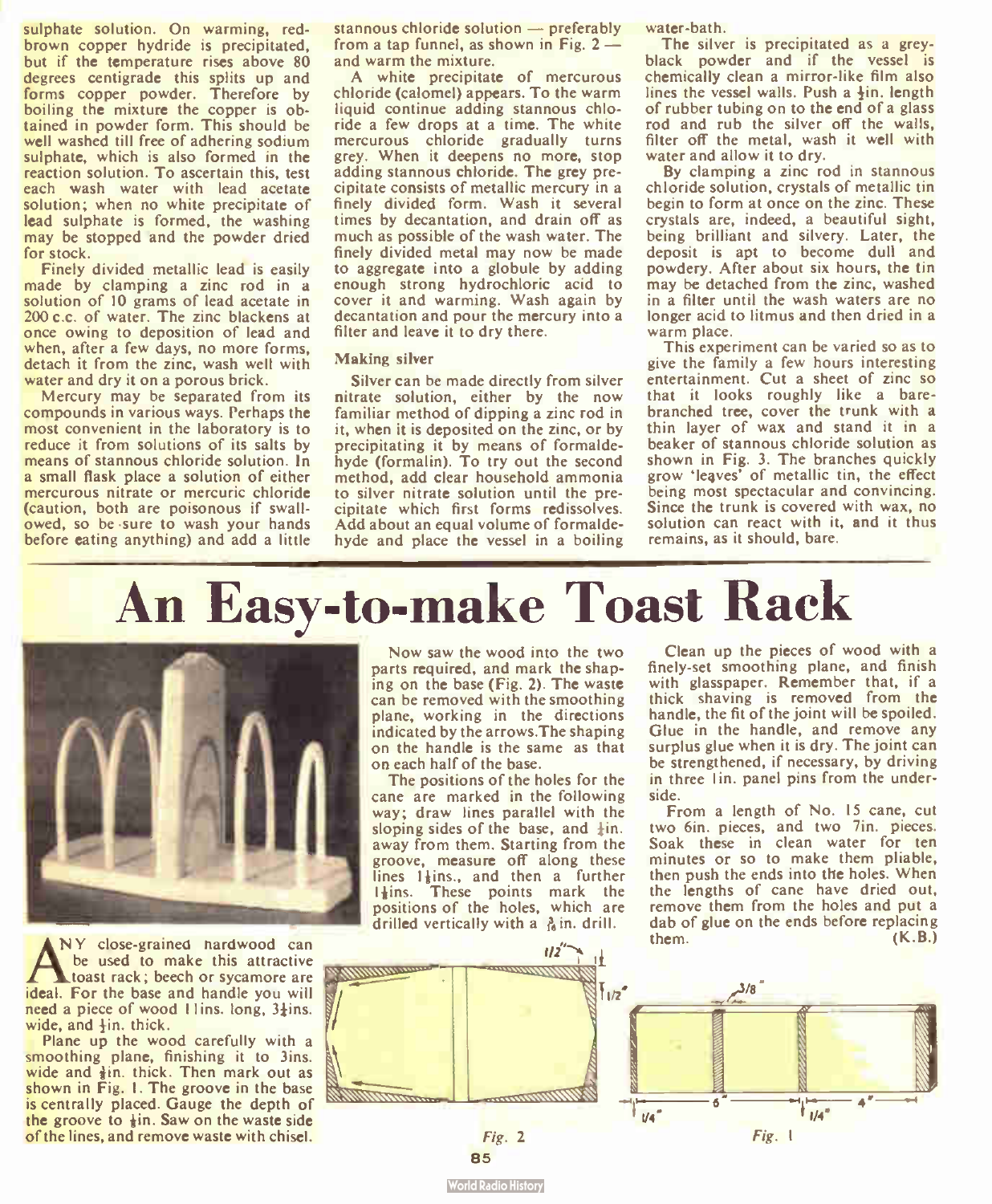## A. Sharp describes

**REFIGURE CONSTRANDUM**<br>hiker plenty of scope for ad-<br>desire grand fun, with risks to be taken, OCK climbs afford the strenuous hiker plenty of scope for adventure. It is for those who but the fellow who is strong and athletic and sound of wind and limb, need not fear a moderate crag climb.

There is always a risk in doing even an easy climb. Dozens of accidents occur every year, summer and winter, for climbing is popular even during the latter period. Rock climbing is somewhat hazardous, being a sort of modified Alpine mountaineering, and as such is fascinating to the hardy ones who aspire to master the steeper slopes of the hills, negotiating narrow ridges, or scaling pinnacles hundreds of feet up. There may be formidable peaks to conquer, or a 'chimney' that calls for a degree of skilful climbing, but, on the whole, the mountains of England, especially, have little about them to deter the tougher hikers, unless specially difficult climbs are selected.

In some popular mountain areas the tracks are now so improved that they are easy to follow and to conquer — the constant usage of many paths has made them clear enough for the merest tyro to tramp over, and even in a mist one cannot go far wrong, provided one sticks to the trails.

It is not necessary to be a skilled mountaineer in order to explore the hills of the English Lake district, the range of Snowdonia, the ridges of Kinderscout and the Peak Country, or the more attractive mountains of Scotland, yet it is very advisable to know something about the sport before the novice attempts anything big.

#### What the Rock Climber needs

Training is one of the first needs. Going straight from an office or factory on a climbing or strenuous walking holiday is asking for trouble. Off goes the holiday-maker with a rush on the first day — on the second day he is definitely whacked. He should prepare by fairly rigorous tramps at week ends over rough lands, hard-going farm tracks, and hilly districts.

Nailed boots are a 'must'  $-$  if not special climbers' nails, treble hob nails. But see that your boots for the rock climb are fitted with hobs and sidenails. It is necessary to 'break in' such footwear. It is a good idea to wear a pair of rock-climbing boots on several cross-country walks before attempting to climb in them, so that your feet may become accustomed to their 'feel'.

A compass does not tell you where you are when you get lost, but it is a

## A. Sharp describes ROCK CLIMBING

very useful aid to your direction in conjunction with your map, and to check your position with the landmarks around you. The Ordnance Survey Iin. map is very convenient for the hiker. This shows the countryside in detail, and with the aid of a compass, will save you from getting hopelessly lost when in remote areas.

An alpenstock is of help when rock climbing, and you may carry a length of good sound rope in the rucksack, to connect you with your companions when negotiating difficult and dangerous ridges and pinnacles. Usually, the leader of the party (it is wiser to go 'rockin' with an experienced party) who should be fully experienced, carries the rope, and he should know when and where its use will be needed. It is foolish for a novice to start crag scaling or rock climbing with other tyros — there should be at least one expert in the party.

#### To 'Play Safe'

Carry in your haversack or jacket pockets emergency rations such as a few sandwiches, chocolate, dates, an apple, etç., and, if a small party, take a picnic stove and small kettle in order to brew something hot on the spot to drink. Don't forget the water. Useful, too, will be a pullover, and a mack, or cape in case of rain.

When on your route, set a steady pace and keep to it as much as possible. If a rest seems to be essential, have a good spell, but don't get into the habit of indulging in too many rests. Take matters easy, and never start running down a steepish slope, unless you can see all the way to the bottom and are certain there are no loose rocks or potholes. It is advisable to carry a whistle in case of accidents.

When on a rock climbing excursion it is better to dress in knee-breeches, which will be found an advantage, rather than shorts, which afford no protection against abrasions, cuts,<br>bruises, and knocks. Fairly thick bruises, and knocks. Fairly woollen stockings are recommended.

For rock work wear your oldest clothes, for they are bound to meet with rough usage. Some climbers wear gloves when tackling sharp-edged rocks.

#### Attractive Climbs in Britain

Some attractive climbs are to be found in Britain, particularly in Scotland — on the Cairngorms, on Ben Nevis, in the Isle of Skye, and other areas. The Mountaineering Club issue booklets on various climbing districts. Likewise there are guides and books on climbs in England, including those on Scafell, Great Gable, Pillar and Buttermere Crags. Then, in Wales, we have the Snowdon range of splendid hill climbing. In a lesser degree we find scope for this sport or pastime in the Peak Country of Derbyshire, especially on Kinderscout and around Castleton.

### For young fretworkers 'Crown' Letter Rack

THE young fretworker should try<br>this advanced piece of cutting. It<br>will be a test of skill with the fret-HE young fretworker should try this advanced piece of cutting. It saw, and if carefully cut, will look particularly attractive when finished.

The main parts of the rack are two pieces (A) and the base (B). Cut them out, clean up with glasspaper and glue together. Wipe off any excess glue before it has time to dry.

Cut the crown overlay from  $\frac{1}{8}$ in. wood. The cut-away portions should first be drilled and the saw inserted through the drill holes. Cut all interior frets first and then cut round the outline. The overlay is simply glued in place on the front.

Do not attempt to paint, just give three or four coats of brush polish. (M.P.)



Full size patterns are on page 95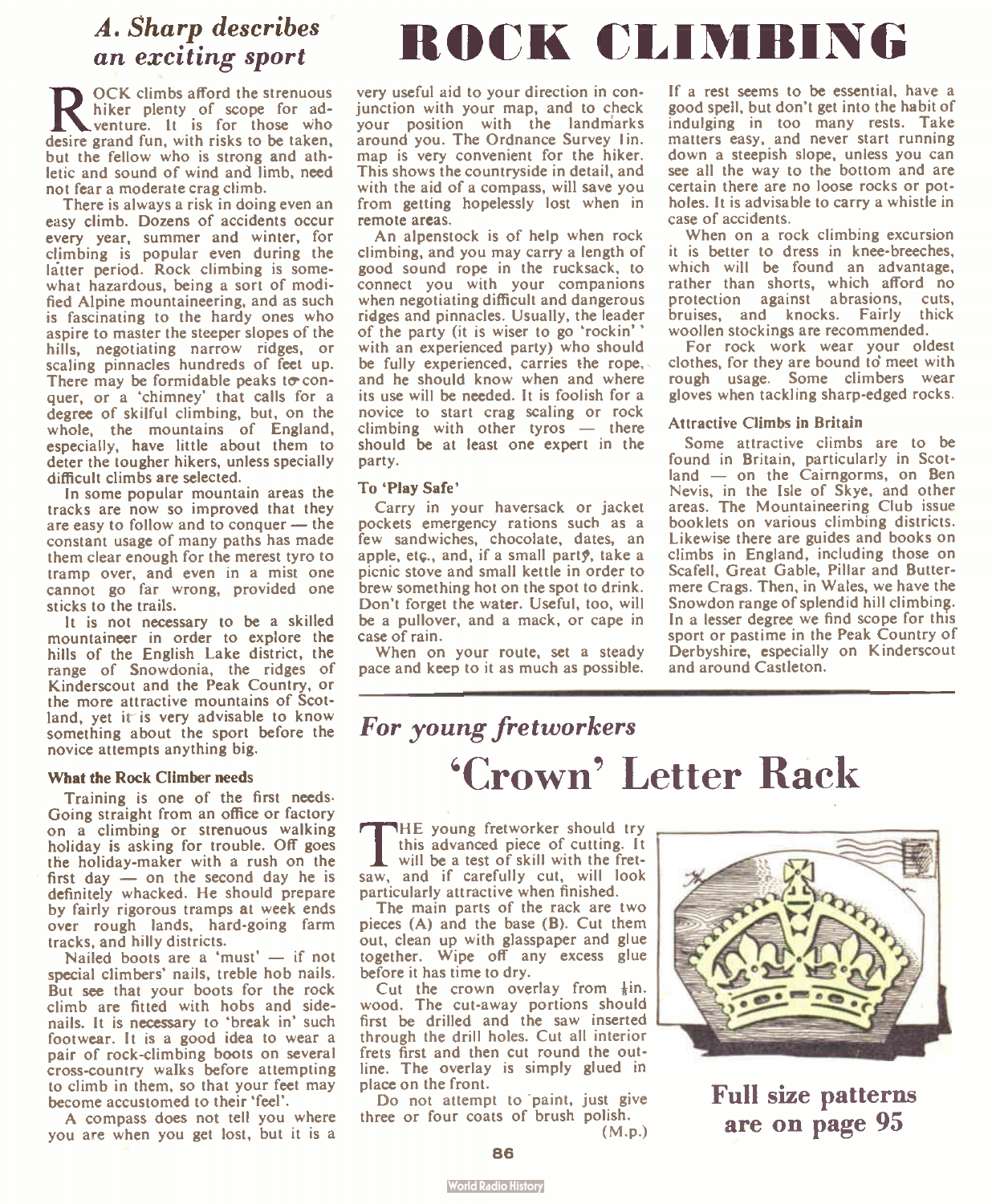#### How to start

#### them Blazing

**ANDE THE REFAIRE THE SURVE TO A SURVEY A POSTANDING THE SURVEY COMPOSED A** hikers, ramblers, etc., mainly because the fire refuses to burst into even CAMP fire is often a source of annoyance to amateur campers, hikers, ramblers, etc., mainly bethe tiniest of flames.

How to light a fire and cook a pleasing meal is one of the first things a camper should learn as a camping holiday is made or marred by the ability, or lack of it, to do these things.



#### Preparing and laying

To light a good fire you must find dead wood that is really dry. Never use green wood which is growing and has buds or leaves upon it. The best source of dead and dry wood is on the trees themselves, as most trees have dead branches and twigs low down on their trunks, and these are ideal for fire lighting. A heavy thump from a good stake or the back of an axe is usually sufficient to remove these dead branches. Very often hanging branches can be removed quite easily with a good tug.

Avoid any wood which you find lying on the ground for, even in summer, this will be damp. In any case, this type of

# CAMP FIRES

bricks.

over the fire.

dead wood is inclined to give off a lot of smoke which invariably gets into your eyes.

To start the fire you need kindling, the thinnest and smallest twigs you can find, and they must be dead and on the tree. Twigs which bend when you pull them are still growing; dead twigs snap at once. Beech, hazel, pine, larch, elder, lime, birch and hawthorn are the best twigs for fire lighting.

Once you have collected a pile of kindling, look around for thicker branches. Build a little pyramid of the thinnest twigs and leave plenty of space between them. Keep building one layer of twigs upon another until you come at last to the heaviest twigs which are about  $+$ in. thick.

### By J. MacIntyre

Get to the windward side of your fire, and once it has lit properly, add heavier branches, but not too many at a time, otherwise the fire will be choked. It is best to keep the pyramid shape, because a draught gets up between the twigs into the centre of the fire and makes the flames more concentrated. In roughly five minutes time the fire should be able to take logs of 2ins. diameter, which will make excellent embers for the cooking. When using a frying pan you need lots of hot embers, but flames will boil a can.

Cooking pots have a nasty habit of falling over when you least expect them to and it always pays dividends to rig up a simple structure for supporting your can. For a small camp a pot hanger cut from green wood as illustrated is excellent. The stick is pushed into the ground at an angle, so that it slopes over the fire. The top end of the stick must have a notch to hold the can handle. A forked branch will support the stick, while another forked branch is driven into the ground to hold it steady.



Two other methods of boiling a can are also illustrated. One method is to obtain a dozen flat stones or bricks and place them in position as in the drawing. Then place three iron rods on top of the bricks and light the fire between the

The second method is to lay three stout rods at an angle and lash them together. Attach a length of strong cord or wire to the can handle, and the can may be slung from the rods directly

#### Structures for supporting utensils

During rainy weather it is often very difficult to find any dry wood to start a fire. Search for a dead wood log and split it down the centre. The middle of the log will be quite dry. With your axe cut a piece roughly 1ft. long by 2ins. thick. Whittle shavings with a knife, leaving them attached at one end. See illustration of fuzz stick. Cut off the bottoms of the sticks and split them into slivers.

Using this method it is quite easy to start a camp fire in the rain. Once a fire is burning well, it takes a good deal of rain to put it out.



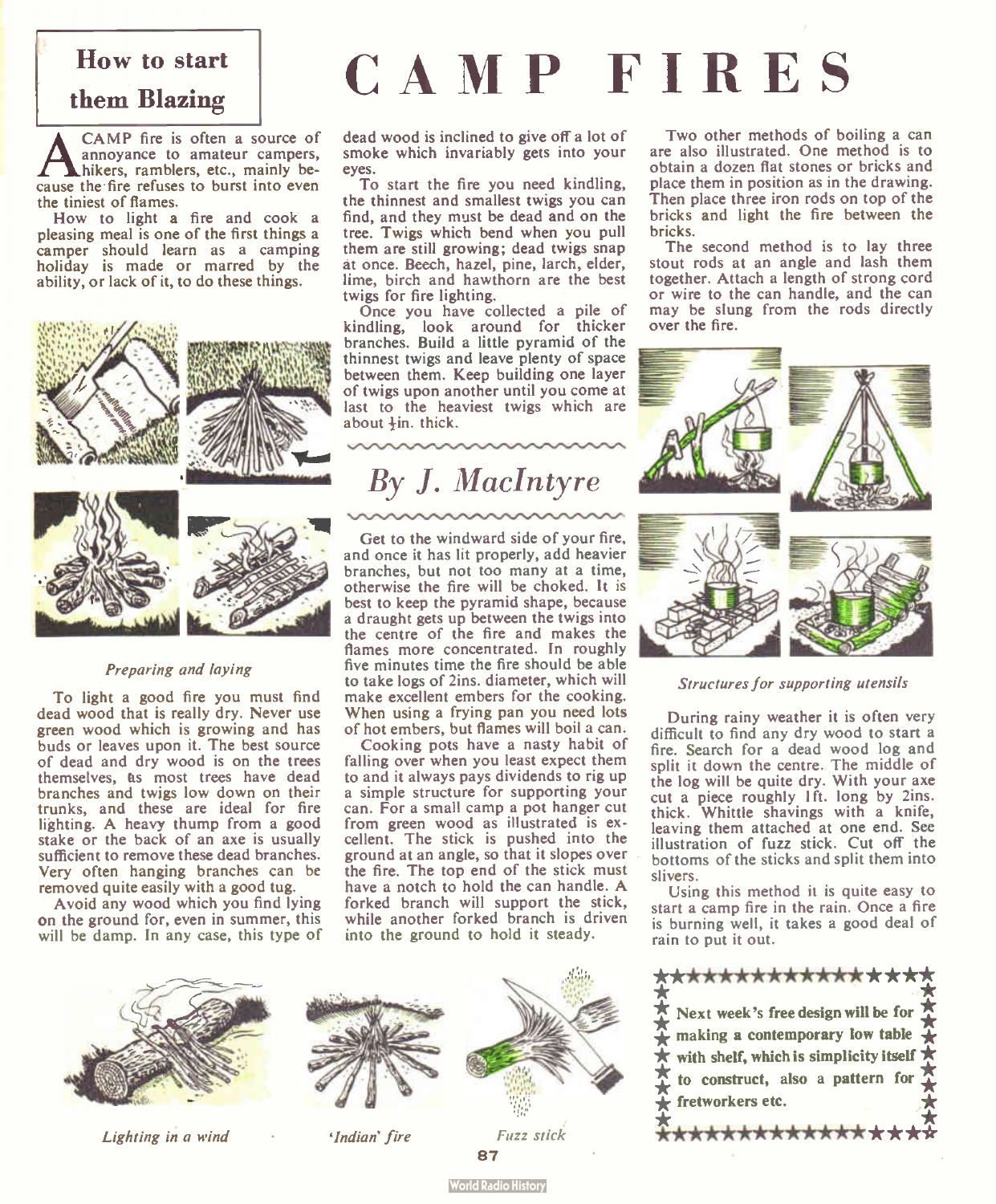One way to make photography self-supporting is to sell pictures to the Press, and among the easiest to place are photographs of oddities.

MANY amateur photographers<br>
can help to offset the costs by<br>
can help to offset the costs by who find their hobby expensive selling some of their work to newspapers and magazines. Scores of publications pay for pictures suited to their needs, and it is not necessary to undertake high-speed Press photography to get a share of this cash.

## By Arthur Gaunt

Indeed, the amateur is wise to avoid the urgently topical news picture, concentrating instead on the less ephemeral type of subject. There is a worthwhile market for curiosity pictures — photographs of oddities in town and country and although no big income is to be made by supplying such illustrations to the Press, the total sum earned in a year will probably go a long way towards meeting general camera expenses.

The cyclist and motorist, in particular, have good opportunities for making their camera pay for its upkeep. Singular things seen during runs are usually worth snapshotting, with the idea of selling prints for reproduction.

The same picture can be sold to more than one publication, provided the accompanying write-up is different. The



Old instruments of punishment, such as this whipping post and stocks, make worthwhile curiosity pictures for submission to the Press

photograph of the highwayman's sign near Putney, London (shown here) has been placed several times, both singly



This picture of an old Railway Co. crest. at Rotherham, has appealed to the editors of several publications 88



A farming paper and a country magazine have both published this picture of a barn with scores of pigeon-holes in its gable end

and with other pictures of oddities connected with old-time footpads.

The most vital need in selling photographs in this way is to study the markets carefully. An examination of the various journals in public newsrooms will show the picture each publication favours, and probably reveal several hitherto unsuspected markets.

Some papers (the Field and Country Life, for instance) pay for photographs reproduced with letters. Subjects illustrated in that way range from medieval dovecotes to modern inn signs, and from curious memorials to ancient market crosses. Illustrated letters stand the best chance of acceptance if they point out something which is little-known, or which adds to the information given in a recent article in the magazine.

Apart from illustrated correspondence, very short articles with a photograph are used by some of the motoring and outdoor magazines. The market is especially useful for the photographer who feels unable to compile a full-length MS. but who has less difficulty in preparing 100-200 words describing the subject of a single curiosity picture.



Oddities like this sign, near Putney Heath are good subjects for profitable photography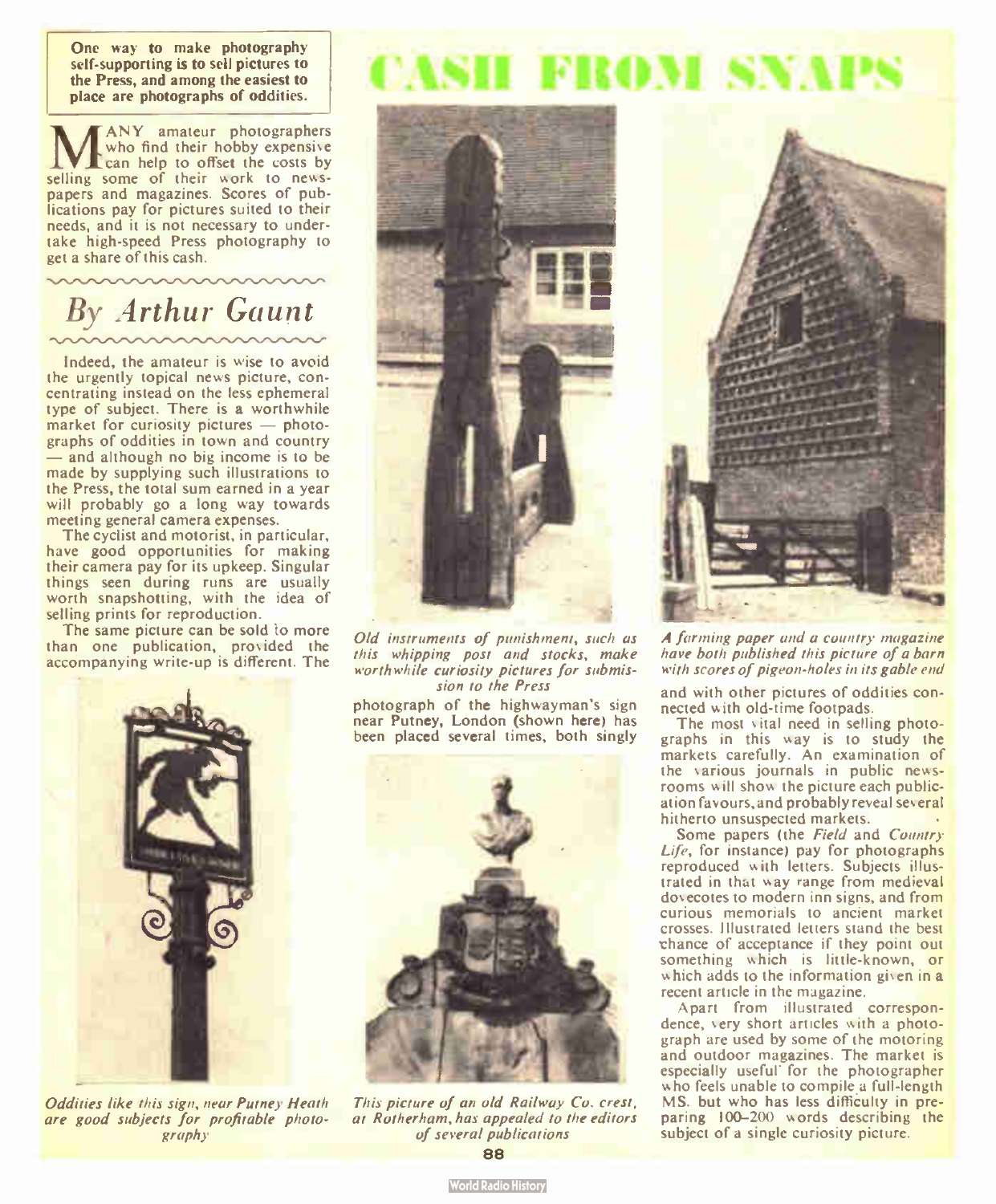The *local* newspaper market should not be overlooked. There is no worthwhile opening for oddity snaps in the national newspapers (except an occasional lucky opportunity), but the editors of local daily and weekly papers are often pleased to receive such pictures, always provided the subject is of direct local interest.

#### Interesting and profitable

Some enthusiastic amateur photographers have collected series of pictures of local curiosities and sold them in batches, under a general title such as 'Loamshire Oddities', each picture showing one such subject within the circulation area of the newspaper. Gathering a series of that kind can be interesting as well as profitable, since it is necessary to vary the subjects as much as possible and to avoid limiting them to just one part of the area in which the newspaper sells.

Curiosity photographs for reproduction should show the subject as large as possible. The object must fill as much of

the picture area as possible, and this usually means getting fairly close, entailing care in focusing. Great care is also needed to avoid a confusing background, the aim being to make the subject stand out from its surroundings.

Enlarged prints are essential, too. They should not be smaller than postcard size; halfplate size  $(6)$ ins. by  $4\frac{3}{2}$ ins.) is better. The prints should be black-and-white and should be on glossy paper, but special glazing is unnecessary.

Photographs which are to be submitted for correspondence columns should have the accompanying letter typed on a separate sheet of paper, but the title of the subject and the sender's name and address should also be quoted on the back of the print. It is better to give this information on a slip of paper securely attached to the print with mounting paste, than to pencil the details on the back. Unless the pencil is used very lightly, the wording will be impressed into the paper and will be visible on the front.

Pictures which are to be submitted with only a brief description, and not for a correspondence column, can have the caption attached in the same way. As full a description as possible, but concisely expressed, is called for.

#### Through the post

Stout envelopes and a protective piece of cardboard are needed if the photograph is to go through the post without damage. One envelope (slightly smaller than the other, but large enough to hold the photograph) is for the return of the picture if it is not used. The cardboard should be inserted in this, and the envelope correctly stamped.

It is wise to mark both envelopes plainly DO NOT BEND OR TIE, to ensure safety in transit. Some editors return reproduced prints after use; others destroy them or file them for possible further use, which means an extra fee for the photographer when they are reproduced again!

Make a Bracer for your Tripod



### By S. H. Longbottom

**HAVING told one of my young**<br>botter his pictures would be if he<br>bought himself a tripod, he came to me AVING told one of my young photographic friends how much **E** better his pictures would be if he very distressed recently, saying that the tripod was no good because it slipped. He had tried to tighten up the nuts, but this had proved ineffective, so I asked him how it was slipping. He then informed me that he had been trying to take pictures of church interiors and the feet had slipped on the shiny floor.

Of course, the tripod feet cannot obtain a good grip on shiny surfaces such

as marble, polished linoleum and similar materials. Again, sandy beaches will often prove quite a problem, although just the reverse of the hard floors. As an emergency you may always lay down a raincoat if the floor is dry and reasonably clean, but the only proven remedy is a tripod bracer as shown in the sketch.

This accessory is laid on the floor, opened out to the width of the legs, the feet of which are inserted into small holes drilled along the bracer arms. A wing nut at the centre of the bracer will keep the arms perfectly rigid, while the legs cannot open out further, causing the tripod to slip.

The device is made from three pieces of thin plywood,  $\frac{3}{16}$  in. thick, each Ift. 6ins. long. If you can obtain any thin strip steel, so much the better, but if plywood is the only material available, it will be quite suitable.

Cut the strips of plywood 11ins. wide, clamp together and smooth off the sides with a file and glasspaper. The three strips are finally fastened together by means of a wing nut and bolt, for which

a hole is drilled through the strips lin from one end.

Before fastening together, holes are drilled to accommodate the tips of the tripod legs which must be examined to decide a suitable diameter. These holes are then made at distances of  $\frac{3}{2}$ in. starting from the free ends and progressing to the halfway mark of each strip. It will be appreciated that these holes allow for many different positions of the legs when they are extended.

The ends may be rounded off with a file and the question of a finish remains. You are strongly recommended to give the bracer one or two coats of paint, especially if you intend to use it on the sea shore or on damp grassland. The paint will act as a preservative besides giving a good finish, and the most suitable colour is black. Painting is imperative in the case of steel bracers, which would rust very quickly if used under damp conditions.

The device can be very quickly made, folds quite flat when out of use, yet is equally as portable as the tripod itself.

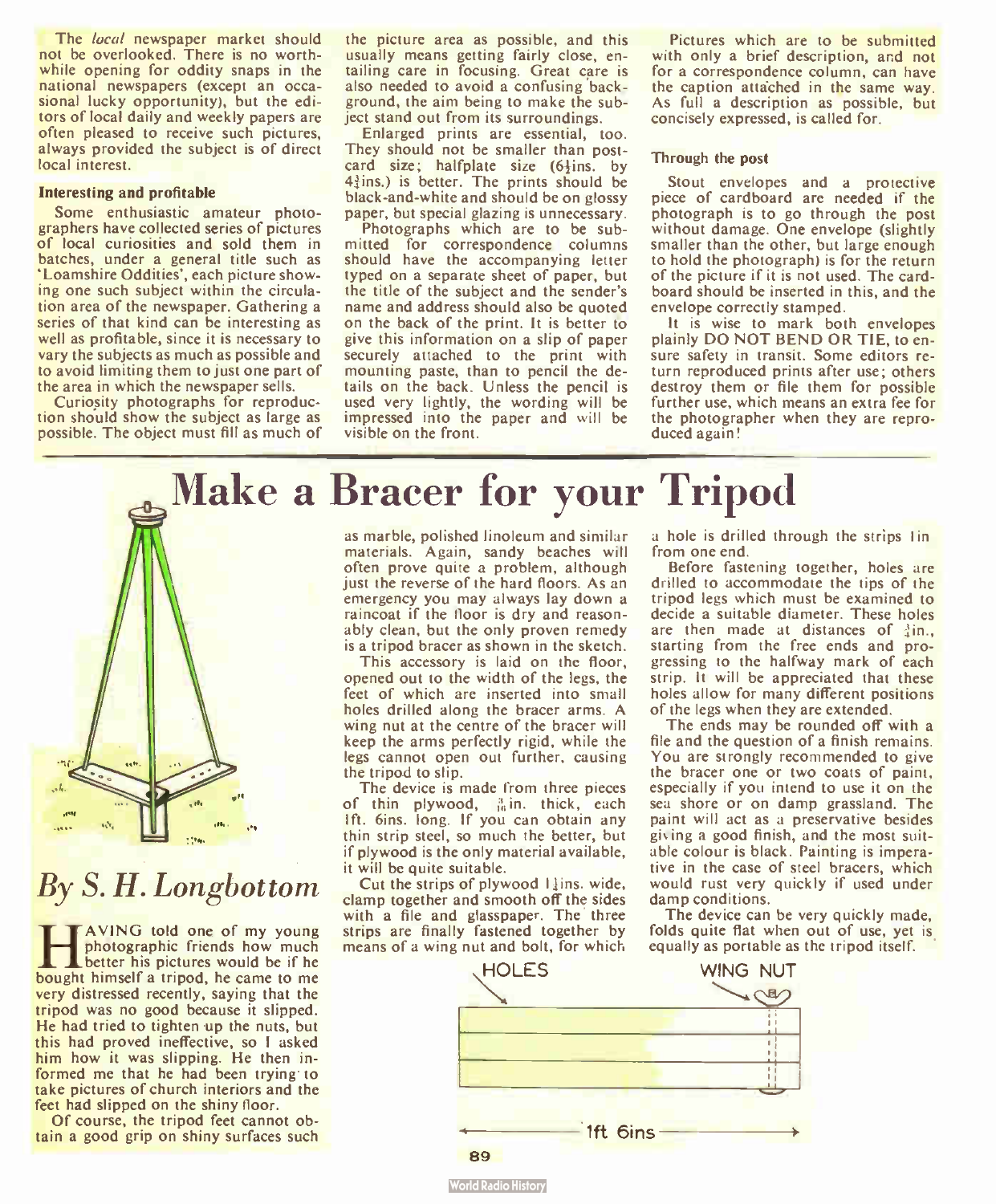

**DURING** the late Bronze Age<br>beside lakes and streams, cances<br>were in common use for water trans-URING the late Bronze Age when men dwelt in wattle villages beside lakes and streams, canoes port and of the greatest importance in the daily life of early man. Roughly constructed, for only primitive tools were available, these canoes were sometimes as much as 40ft. in length. They were propelled by paddles, the larger ones being fitted with wash-boards lashed one to each side of the canoe along the upper edges in order to give protection from the water. This greatly improved the stability and general efficiency of the craft, and the introduction of washboards may well be regarded as the first step towards the development of the built-up boat.

On the west coast of Africa nearly all the native canoes are made from the trunks of large trees hollowed out by means of fire and shaped by a primitive tool known as the adze, a kind of axe with a curved blade at right angles to the handle for cutting away wood. Some appropriate stamps: 'Fiji 1938, 4d. green — Natives. Sailing Canoe (1d. mint),  $1\frac{1}{2}d$ . red - Native Canoe (5d. used), 3d. blue — Canoe and Arms of Fiji (4d. mint). Canada 1955, 10 cent purple-brown — Eskimo Hunter and Canoe (2d. used). Ceylon 1951-54, 50 cent indigo — Outrigger Canoe (3d. used). Nauru 1954, 6d. orange -Nauruan Canoe (7d. mint). North Borneo 1950, 30 cent olive — Native Sea Craft (1/- used)'.

Egyptian stamps of 1926 depict an 'Ancient Egyptian Ship', typical of those which went on the famous expedition to the 'Land of Punt' about 1480 B.C., under the orders of the then Egyptian Queen Hatshepset. It is now generally thought that this 'Land of Punt' lay on the Hadhramaut coast of Arabia, for the ships returned deeply laden with gold, ivory, apes and spices.

These ships with their thirty oarsmen, must have been at least 70ft. long. In order to provide the necessary longitudinal strength — Egyptian ships had neither keel nor' interior framework they were provided with a 'hogging truss', a rope extending from bow to stern and kept taut with kingposts.

In the 2nd century A.D., the sailing

ships used for the corn trade between Egypt and Rome were some 90ft. long, with a capacity of about 250 tons. An 'artemon' — half mast and half bowsprit — projected over the bows. This spar with its square sail set below, made it possible, for the first time in history, for a ship to make progress against headwinds. But during the Dark Ages this valuable invention disappeared entirely, nor was it revived until the end of the 15th century, when it reappeared in the form of the spritsail.



Triangular lateen sails were introduced into the Mediterranean soon after the Arab conquests of the 7th century A.D., while the double rudders — one on each quarter, like those of Roman corn ships — survived in that sea up to the end of the 15th century.

As is common in lateen-rigged vessels, the mast rakes considerably forward, making it easy to shift the yard when the vessel goes about; for in a lateener, the sail is always set to leeward of the mast, while the lee shrouds are cast off to provide room for the bellying sail.

During the reign of King Henry VIII small ships were used for carrying goods between England and the ports of Northern Europe. At that time the three- masted rig was so far developed that in small ships there was little further alteration until the introduction of jibs and staysails nearly two hundred years later. In the design of the hull, the old round stern had been replaced by a square transom stern which provided much greater cabin space. The planking was laid on 'carvel'-wise, with planks set edge to edge and not in the older overlapping fashion known as 'clincker"

Old and modern ships are illustrated



on anniversary stamps of Monaco, 1953 (set of 3,  $1/1$  used), and  $-$  Loading a  $\sin \theta$  — Naura 1954, 3<sup>1</sup>d. red (5d.) mint), Nigeria 1936 — Cargo Ship —  $\frac{1}{2}d$ . green (2d. mint), Paraguay 1944 — Ships in Harbour  $-1$  cent blue (4d. mint), Canada 1934 — Ancient Sailing  $Ship$  — 2 cent brown (2/6 used).

Queen Elizabeth's fleet, which defeated the Spanish Armada in 1588, contained a number of large vessels of about 800 tons burden. Each of these was fitted with four masts, of which the after-most was known as the 'bonaventure' mizzen. These galleons were very serviceable. 'Spain 1930, 1 cent brown — Galleon ( 3d. mint)'.

The schooner-rig originated in North America, where it was found to be particularly convenient for small coasters and vessels trading to the West Indies. The rig was not introduced into the British Navy until 1764, after our conquest of Canada from the French, when the need of additional small craft resulted in the purchase of numerous schooners of French-Canadian origin.

In the 18th century all schooners, except the smallest, were provided with one or two square topsails on the foremast, while many carried square topsails on both masts. 'Cayman Islands 1938, 24d. blue — Schooner (6d. mint)'.

On the occasion of his great and final victory over the French and Spanish fleets off Cape Trafalgar in 1805, Lord Nelson flew his flag in H.M.S. Victory and it was on her quarter deck that he received his mortal wound.

The Victory was a three-decker of 100 guns, built as far back as 1765, but she had been considerably altered even before the battle, while during the next century her appearance was further modified to meet the prevailing fashions in ship-building. The ship is still preserved in Portsmouth Dockyard — and also depicted on the following stamps: Great Britain 1951, 2/6 green (9d. used). Antigua 1932, 2/6 purple.

Collectors who are interested in this thematic sideline will find hundreds of ancient and modern ships shown on stamps. And apart from ships, there are many maritime themes worthy of investigation; for example, Reign of the Jolly Roger. Lairs of the Pirates. Story of the Spanish Main. Buried Treasure. Story of the 'Bounty'. Round the Coasts. Charting the Sea. The Seashore. Sailing the Seven Seas. Round the Mediterranean.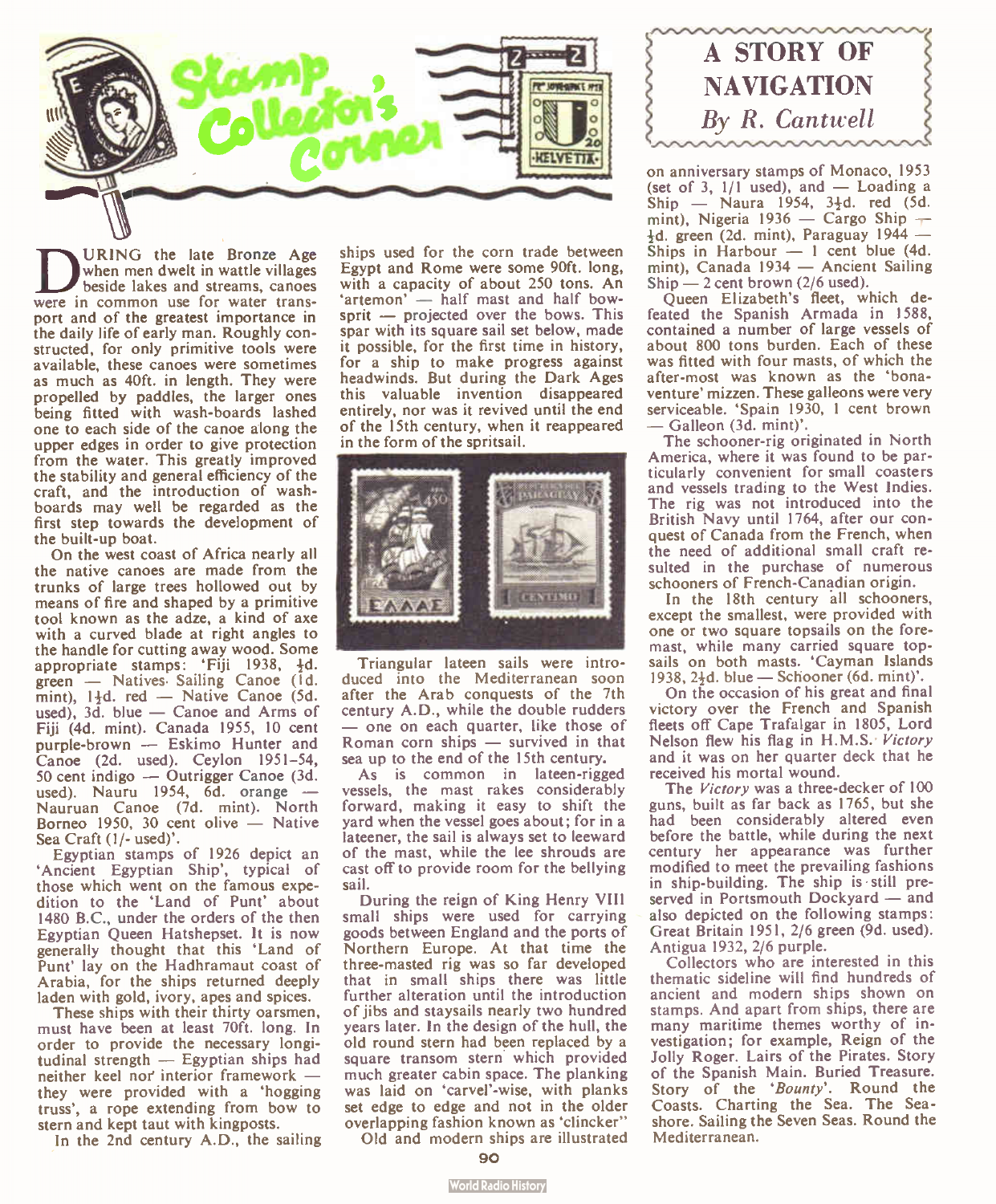

Smart boy to key man



## IN THREE SHORT YEARS

If you're 15 or 16 with a mechanical turn of mind, you're all set for a really meteoric success story. For only about 3 years stand between you and one of the Regular Army's highly-paid, important technical jobs—engineering, for example, or surveying. That's provided you get into the Army Apprentices' Schools now. If you do, you're paid and kept while learning the job—with all the fun of a real man's life besides. Places are limited, so grab this chance with both your hands. Send off the coupon immediately. That's your first move.

40 different trades. Sound training—recognised by trade unions—in most kinds of mechanical and electrical engineering, surveying, and many other things.

Pay now almost doubled. When all Regular Army wages had their recent sensational increase, Army Apprentices' pay followed suit—it's nearly twice what it was. Free to you, and worth pounds extra, are board, lodging, clothing, and not least, training.

Sport and holidays. You get 8 weeks off in the year, with pay and free travel to home and back. And at school you can enjoy yourself on the playing fields to your heart's content.

#### GET THIS IN THE POST RIGHT AWAY!

TO THE WAR OFFICE (MP6) LONDON, S.W.!.

Please send me details of Army Apprentices' School Training and Conditions of Entry.

NAME

ADDRESS

Applications for the Entry Examinations must be in by May 20th. So don't delay. It's not a technical exam.— just common sense and the things you've done at school.

AGE

**HS**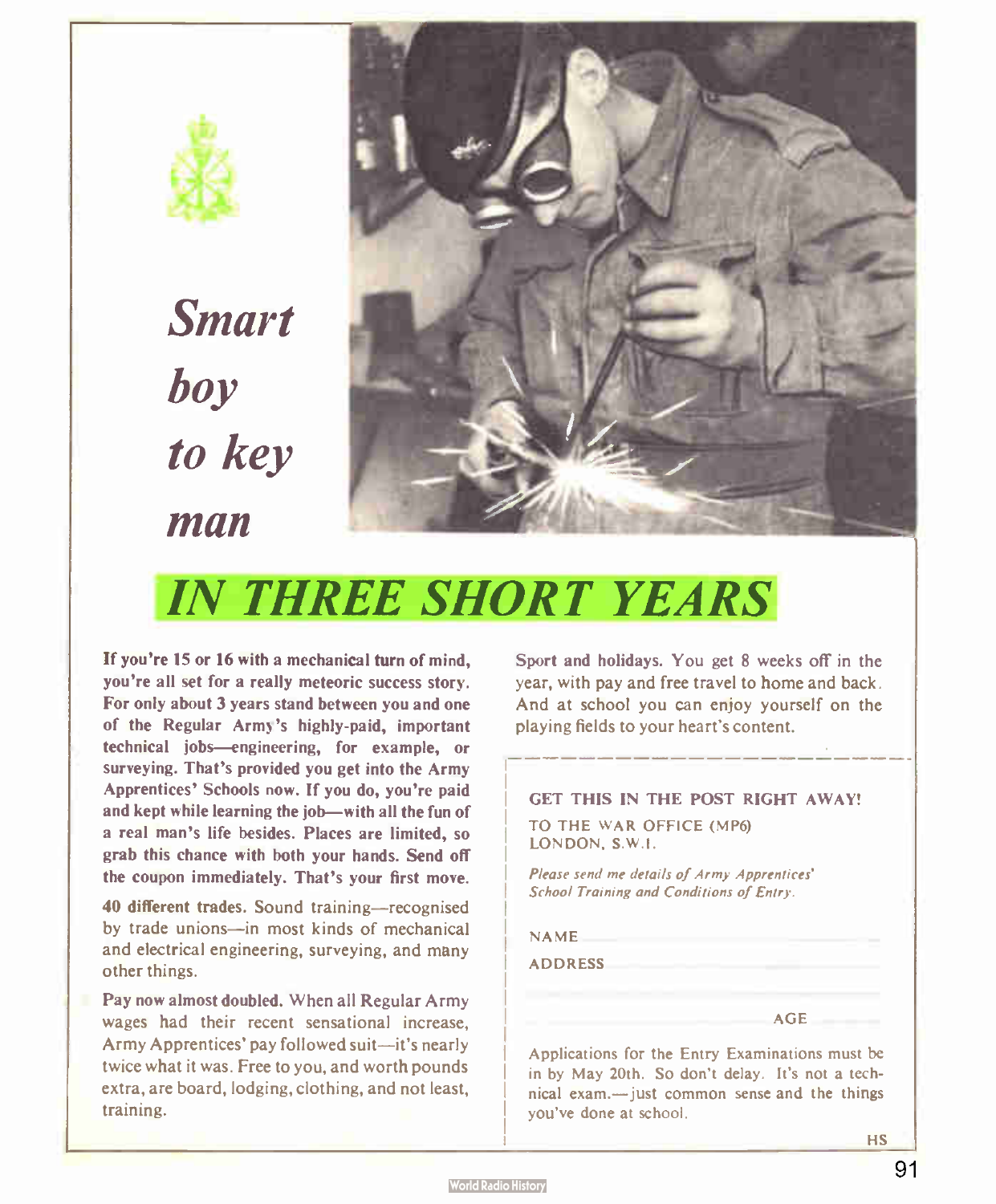

Marks on a Sink Unit TOW can I eliminate small marks and H scratches, caused by saucepans and

 $grit, from a cream sink unit? (E.B. -\nNormich).$ 

Norwich).<br>The marks and scratches are not too<br>I deeply impressed in the enamelled surface, a good household cleanser containing any gentle abrasive may remove much if not all of the marks. Considerable rubbing will be necessary, no doubt. If this treatment fails, a more drastic attempt may be made, such as a vigorous application of medium pumice powder on a felt pad, dampened with water. As this may dull the polish, rub over with a soft duster, or if the polish has gone, apply a coat of any clear lacquer, heat-proof if possible. A final  $t_{1D}$  - lay an asbestos mat on the unit for cooking vessels to stand upon with no damage to the enamelled surface.

#### Casting Lead Soldiers

•

T HAVE cast lead soldiers from moulds, but found that although they turned out very good, they have been too soft and bend very easily. Can you advise me as to what other metal (low melting) I could use<br>with lead to harden it?  $(J.B.—Darwen)$ . **THERE** are many compositions

with lead that are used for small castings. One consists of 80% lead, 20% tin; another substitutes zinc for the tin, which would probably be the most convenient for you. The addition of 2 to 5% of antimony toughens a lead base mixture, while one comprising 20% lead,  $30\%$  tin,  $25\%$  antimony and  $25\%$ bismuth, is particularly hard  $-$  tending to brittleness. • • •

**Renovating Moquette**<br>IF HAVE two chairs covered in uncut **A** moquette which have become faded, and I wonder if you could tell me if there is any way I could dye them a deeper shade.  $(G, R, \text{---}~ Paddington)$ .<br>THE operation suggested is a job for

an experienced professional dyer. In the first place, the material would have to be removed from the chairs and warp and weft fibres tested for identity. A suitable dye or mixture of dyes would then have to be selected and a dyebath made up containing a definite percentage of dye on the weight of the cloth. The present fading could very materially affect the evenness of the result. For an amateur, the only course would be to

remove the cloth from the chairs, wash it thoroughly in a warm solution of a household detergent, rinse thoroughly in several changes of warm water and then to dye with one of the packet dyes obtainable from the shops, turning the material constantly in the dyebath, so as to attain the maximum evenness of dyeing, then to rinse off in the usual way. The cloth will, of course, dry lighter in shade than it appears when still wet, and this should be allowed for. While you might achieve a satisfying result by this method, you should be prepared for an indifferent and even a poor one. So much depends on the condition of the cloth.

#### Broken Walls

•

THE kitchen of the house we have just **L** bought has broken plaster on the walls and an old wooden floor with large holes in. Will you please advise the best thing to do with the floor, and should the walls be plastered first before we lay red tiles? (M.E.-Basingstoke).

THERE is only one thing to do as<br>Tregards the floor, and that is to take the whole up and replace with new boards. Creosote the underside of the boards, and it would be wise to creosote the joists also. The walls can be repaired with a 1 cement to 3 of sand mixture. As to the tiles, you can now purchase plastic tiles which can be laid in position with a special cement supplied by the makers. A dead flat surface is necessary for the tiles, otherwise the job is quite a simple one for any handyman.

#### Cellulose Finish

• •

**TOW** can I finish a piece of furniture I with the same glaze as that of wireless cabinets and sideboards, exposing the grain of the wood or veneer beneath?

 $\Delta$  CLEAR cellulose varnish is prob-A ably the finish you desire. This is best sprayed on. and quite a good sprayer can now be bought at a reasonable price. There is a brush-on variety also available, but if this is chosen it must not be applied as ordinary varnish  $-$  that is  $-$  brushed each way, but flowed on with a full brush and no portion gone over a second time. Cellulose varnish has the quality of smoothing itself, and leaves no brush marks, but a smooth glossy surface.



HOBBIES TIP

Staining the wood beforehand is often not necessary, especially if it is desired to show the full beauty of natural grain.

#### Finish to a Violin

**PLEASE** inform me the best way of staining and polishing a violin?  $(P, M, -Liverpool).$ 

W<sub>and</sub> varish by rubbing over with No. I glasspaper first, and then No. 0 grade. A good spirit varnish is made as follows:- Colour  $\frac{1}{2}$  pint alcohol with turmeric and a little red sanders. Dissolve 2 ozs. gum sandarack (juniper) in  $\frac{1}{2}$  pint alcohol. Put the two mixtures together and add two tablespoonsful of venice turpentine and 2 ozs. white<br>shellac. When dissolved filter through cotton wool. Before varnishing, first size the violin with a mixture of 3 parts best copal varnish and I part turpentine applied hot with a rag and well rubbed in. Remember that several coats of varnish may be necessary for good results.

#### SOLUTION TO CROSSWORD NO. 5 PUBLISHED LAST WEEK

Across: 3. Wardrobe. 8. Idea. 9. Filament.<br>12. House dog. 13. Roe. 14 Sown. 15 Dungeon.<br>19. Careers. 20. Tray. 24. Rut. 25. Graduate.<br>27. Antelope. 28. Chin. 29. Treatise.

Down: I. Might. 2. Begum. 4. Arid. 5. Drag. 6. Oberon. 7. Extent. 9. Femur. 10. Lodge. II. Now. 14. S.O.S. 15. Day. 16. Negro. 17. Erode. 18. Strait. 19. Cattle. 21. Run. 22. Lathe. 23. Beano. 25. Glut. 26. Apes.

Another puzzle next month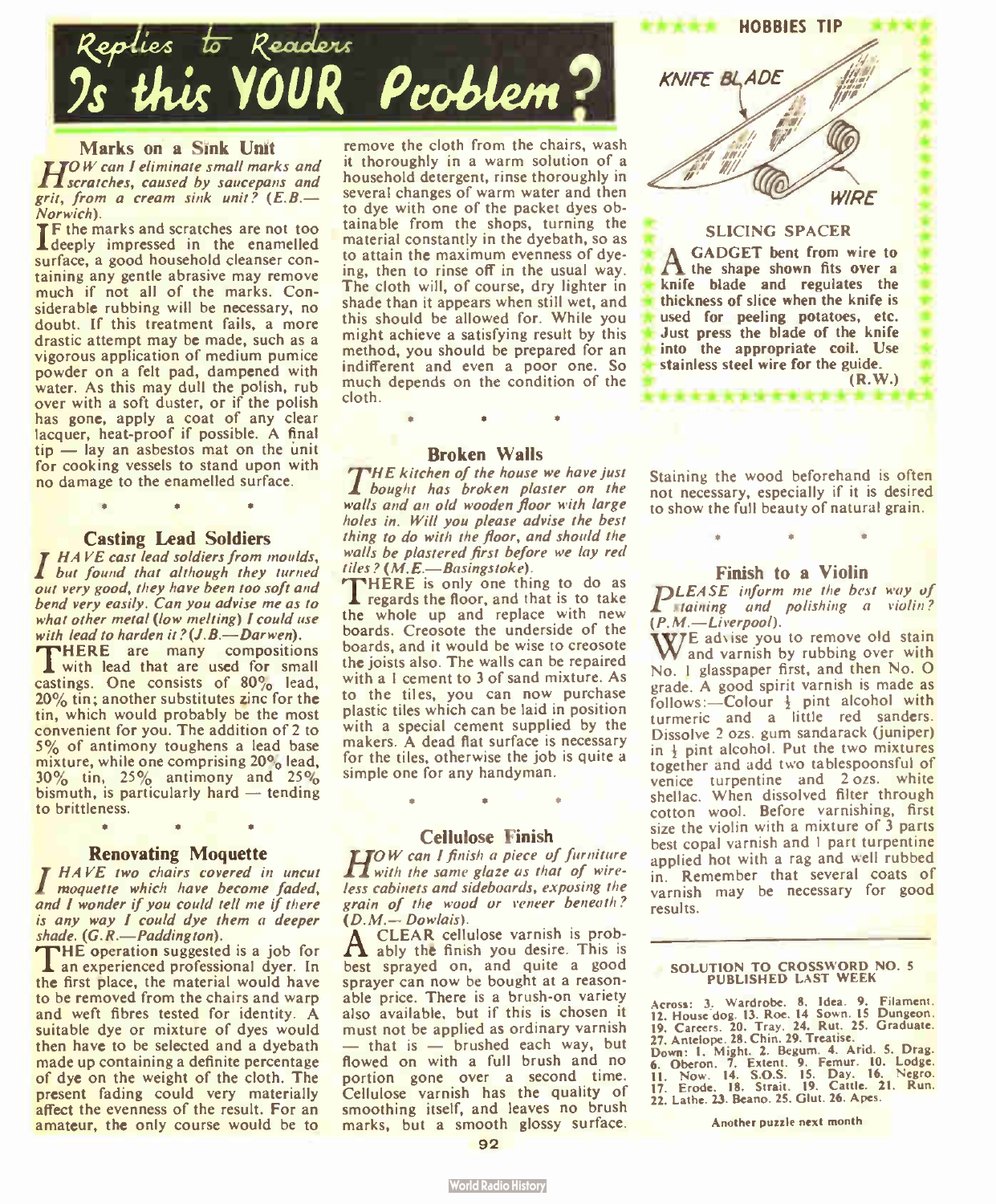



Harlech Castle, Wales

# ILFORD FILMS for faces and places

**ILFORD FILMS** IN BLACK-AND-WHITE IN ALL PUPULAR SIZES. IN 35MM. GOLOUR, TOO!

Add the finishing touch with



 $2\frac{1}{2}$  OZ. TINLET  $\frac{1}{2}$  /8 $\frac{1}{2}$ . AND LARGER SIZES

Famous for over a quarter century Write for shade card to :

STARLINE · SOUTHEND · ESSEX



#### just out . . . this fine new book THE ART OF WINDOW LEADING

A must for everyone interested in leaded windows, from the beginner to the more experienced. It's a mine of valuable infor-<br>mation with 40 illustrations including 18<br>photographs — and written by an expert.<br>If you wish, you can turn Leaded Windows into a profitable hobby, or even a spare time post and packing 4d).A to-<br>(post and packing 4d).A to/- DECRA-LED<br>Trial Kit will do three panes 30<sup>-</sup> x 18<sup>-</sup> in traditional Diamond designs. Full scale motif designs

available, 1/- each. All Decra-Led products are available from your local dealer, if in difficulty, write to<br>makers for full details and name of nearest stockist. NORTH WESTERN LEAD CO. LTD.. DEPT. I JUNCTION STREET, HYDE, CHESHIRE. TEL: HYDE 1234





if you want to stort developing ond printing your own photogrophs ond are not.<br>quite sure, whot you, need, Johnson, Home Photography, Outfits, provide, the<br>answer. Each outfit is a complete self-contained unit including th date Johnson equipment and chemicals. A 100-page book of instructions is included with the larger sets.

Junior Printing Pack includes a Johnson Plastic Printing Frame for 2<sup>1</sup> 3‡ in. paper, two 5 - 4 in. Dishes, two Plastic Print Forceps, Masks, and 25<br>sheets of Contact Printing Paper. Contains all Chemicals required and a<br>booklet on making prints. Price 13s. 3d.

No. 1 Outfit contains everything necessary for making prints from 24 21 in. and 2¡ • 3¡ in. negatives. Includes Plastic Printing Frame. Portable Darkroom Lamp, Dishes, Measure, Thermometer, Chemicals, etc. Price £1.17.6.

No. 3 Outfit (as illustrated) for developing 120 and 620 films. Includes a Johnson Developing Tank, Measure, Thermometer, Clips, Chemicals, etc. Price £2.10.0.

No. 21 Outfit incorporates a Johnson Battery Printer for making first-class 4† = 4‡ in. and 2‡ × 3‡ in. prints. No mains electricity required. All necessary<br>Chemicals and Equipment are supplied with the outfit. Price £2.11.6.<br>Battery extra 2/9.

No. 22 Outfit has the Johnson Mains Printer, a Water Circulator for washing prints and everything else required to produce sparkling contact .<br>prints. Price £3.4.6.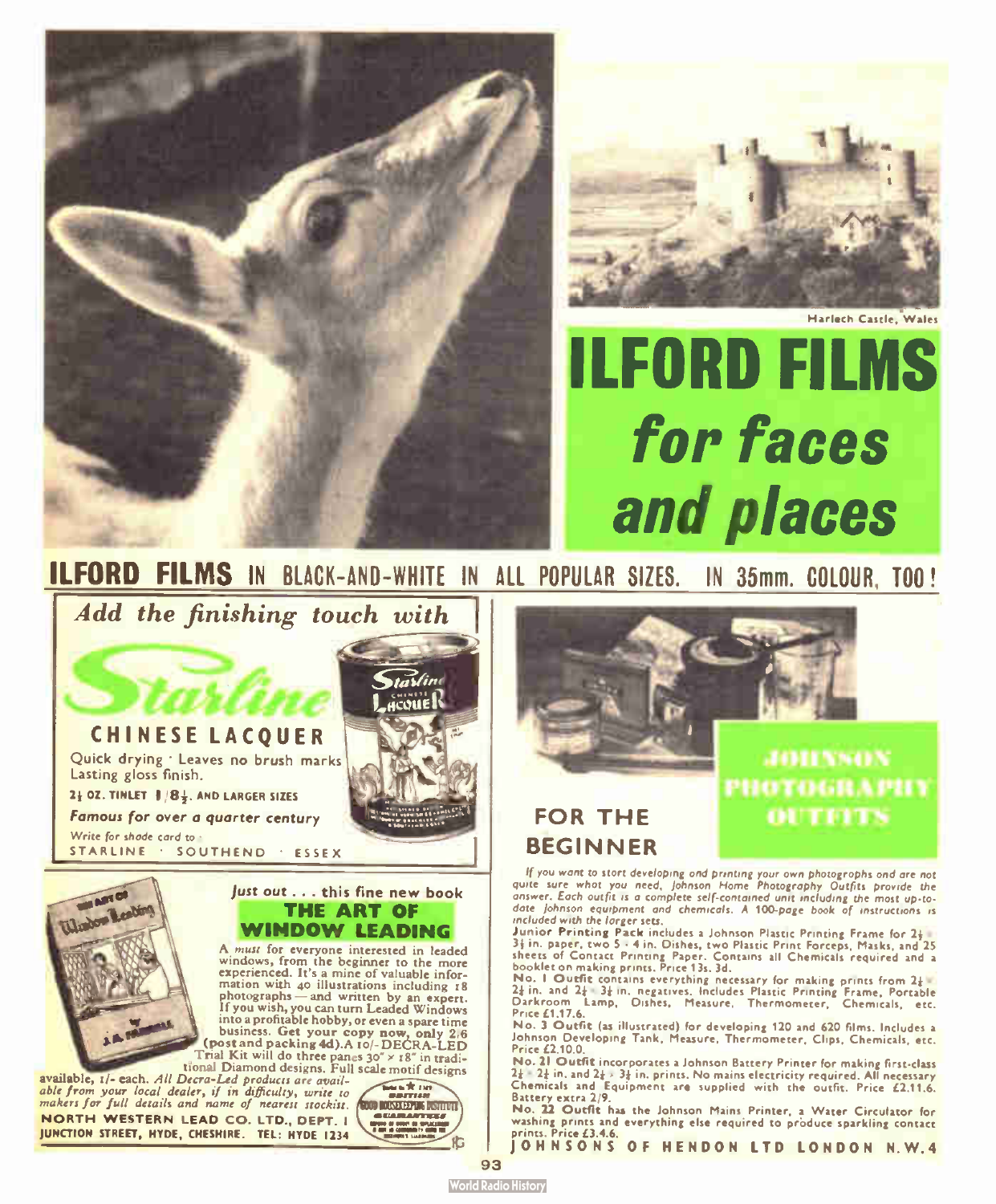

100 DIFFERENT stamps free! Request {d.<br>53 Newlyn Way, Parkstone, Dorset.<br>53 Newlyn Way, Parkstone, Dorset.

SWISS MUSICAL MOVEMENTS. Before you<br>Sbuy send 2d. stamp for our illustrated brochure. — Metwood Accessories ( Dept. HW), Church St., Wolverton, Bucks. ( Trade enquiries invited.)

QTAMPS FREE — Empire Packet including OPictorials and Victorians with approvals. — Robert J. Peck, 7A Kemp Road, Bournemouth.

C TOP SMOKING!! Quick guaranteed remedy. °Free testing sample!! — Triumph Remedies (H), Exeter.

**PAINTSPRAYING' HANDBOOK.** Covers<br>4d. Catalogue of our Cellulose and Paints and all<br>4d. Catalogue of our Cellulose and Paints and all<br>4lied Sundries 2id. — Leonard Brooks Ltd., C. S. Berry (Dept. H.2), 32 Cross Whitehouse 81 Oak Road, Harold Wood, Essex.

ZIPPED WATERPROO to back, 4 Buttoned off separ

ate side by side superimposed<br>Pockets. 2 strong adjustable webbing back straps with easy release press studs. Made of genuine R.A.F. 100 per cent waterproof material, all brand new. Ideal for Motor Cyclists,

**POST FTC MO MODE TO PAY** 

AMAZING.<br>GOVENMENT SURPLUS NEW TELEPHONE INTERCOM **MOBILE OR STAT** 

ONLY

Hikers, Fishermen and a 100 other uses. 4(11 only. post, etc. 1/I. A fraction of original cost. Send

Communicate at distances of a few yards, room to room, or will adapt for use up to a mile, from buildings or over country. Self- voice generat-ing at normal telephone

strength due to scientifically wound coils and armature. Sensitive diaphragm. No batteries or electricity-it just works! Send 12/11, post 2/1. Ready for use in 5 minutes.

**COMPLETE** 

 $\mathbf{L}$  EARN it as you do it — we provide practical equipment combined with instruction in Radio, Television, Electricity, Mechanics,<br>Chemistry, Photography, etc. — Write for full<br>details to E.M.I. Institutes, Dept. HW47, details to E<br>London, W.4.

**CENUINE** Swiss Musical Movements. The best and largest selection of tunes in the country, lowest prices 16/3 each. Genuine Thorens Movements, 22/9 each. All guaranteed. P & P. 9d. extra on all orders. — Richardson & Forde





and permanently overcome that ceaseless craving for tobacco. Save money, safeguard health. Send stamp for details of the world-famous inexpensive Stanley Treatment for tobacco habit

| THE STANLEY INSTITUTE LTD (Dept. 30) |
|--------------------------------------|
| 12 Bridewell Place, London E.C.4     |

#### MUSICAL BOX MOVEMENTS

From 12/9 post free. Swiss made. Wonderfull new range of kits. Lowest prices ever. S.A.E. please for tunes, etc.

The Swisscross Co., Dept. B, 116 Winifred Road, Coulsdon, Surrey



| <b>BRANCHES: LONDON</b><br>78a New Oxford St., W.C.I<br>(Phone MUSeum 2975)<br>87 Old Broad Street, E.C.2<br>(LONdon Wall 4375)<br>81 Streatham Hill, S.W.2<br>(TULse Hill 8796) | <b>MANCHESTER</b><br>10 Piccadilly<br>(Phone CENtral 1787)<br><b>BIRMINGHAM</b><br>100a Dale End, Birmingham 4<br><b>SHEFFIELD</b><br>4 St. Paul's Parade<br><b>LEEDS</b><br>10 Queen Victoria Street<br>HULL<br>10 Paragon Square<br>(Phone 32959)<br><b>SOUTHAMPTON</b><br>134 High St. (Below Bar)<br><b>BRISTOL</b> |
|----------------------------------------------------------------------------------------------------------------------------------------------------------------------------------|-------------------------------------------------------------------------------------------------------------------------------------------------------------------------------------------------------------------------------------------------------------------------------------------------------------------------|
|                                                                                                                                                                                  |                                                                                                                                                                                                                                                                                                                         |
| <b>GLASGOW</b><br>326 Argyle Street<br>(Phone CENtral 5042)                                                                                                                      | 30 Narrow Wine Street<br><b>NEWCASTLE</b><br>42 Dean Street                                                                                                                                                                                                                                                             |
| Head Office & Factories—HOBBIES LTD, DEREHAM, NORFOLK                                                                                                                            |                                                                                                                                                                                                                                                                                                                         |



in 12 days or money back. New gland and spinal discovery interesses<br>height 2 to 5 inches. 'I have gained 4+ inches in height. My weight in-<br>creased from 9-stone 4-lb. to 10-stone 3+1b.'---P.D. 'Increased 3 inches'.—<br>H.G. G London, N.W.2. Practical Courses, all subjects. List free.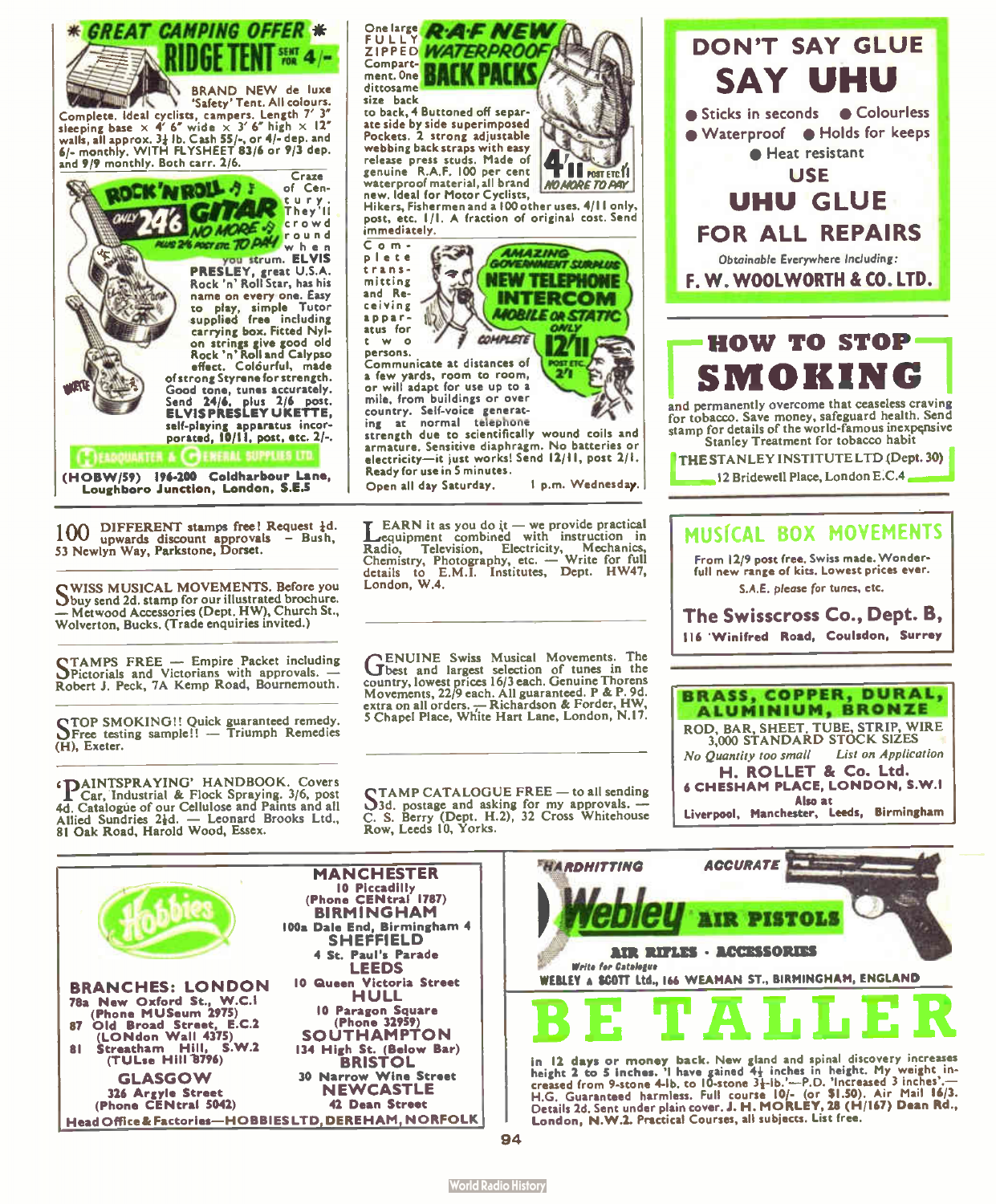### Patterns for 'CROWN' LETTER RACK



95 Printed by BALDING & MANSELL, LTD., London and Wisbech, and Published for the Proprietors, Hobbits LTD., by Horace Marshall & Son, LTD.,<br>Temple House, Tallis Street, E.C.4. Sole Agents for Australia and New Zealand: Gord